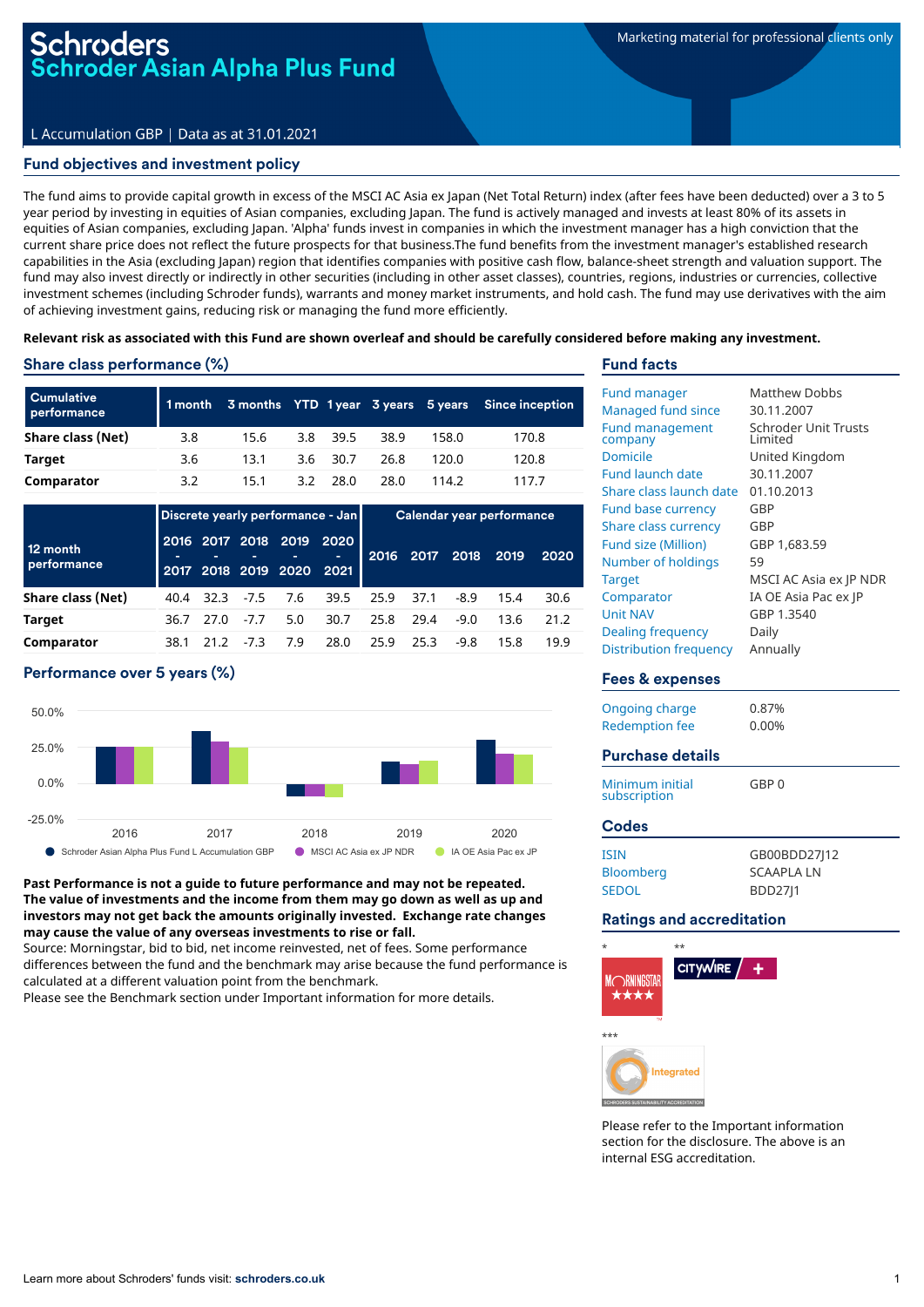# chroders Schroder Asian Alpha Plus Fund

L Accumulation GBP | Data as at 31.01.2021

# 5 year return of GBP 10,000



#### **Past Performance is not a guide to future performance and may not be repeated. The value of investments and the income from them may go down as well as up and investors may not get back the amounts originally invested. Exchange rate changes may cause the value of any overseas investments to rise or fall.**

The chart is for illustrative purposes only and does not reflect an actual return on any investment.

Returns are calculated bid to bid (which means performance does not include the effect of any initial charges), net income reinvested, net of fees.

### Risk considerations

**Counterparty risk:**The fund may have contractual agreements with counterparties. If a counterparty is unable to fulfil their obligations, the sum that they owe to the fund may be lost in part or in whole.

**Higher volatility risk:**The price of this fund may be volatile as it may take higher risks in search of higher rewards.

**Performance risk:** Investment objectives express an intended result but there is no guarantee that such a result will be achieved. Depending on market conditions and the macro economic environment, investment objectives may become more difficult to achieve. **IBOR:** The transition of the financial markets away from the use of interbank offered rates (IBORs) to alternative reference rates may impact the valuation of certain holdings and disrupt liquidity in certain instruments. This may impact the investment performance of the fund. **Liquidity risk:** In difficult market conditions, the fund may not be able to sell a security for full value or at all. This could affect performance and could cause the fund to defer or suspend redemptions of its shares.

**Operational risk:** Operational processes, including those related to the safekeeping of assets, may fail. This may result in losses to the fund.

**Currency risk:** The fund may lose value as a result of movements in foreign exchange rates. **Concentration risk:** The fund may be concentrated in a limited number of geographical regions, industry sectors, markets and/or individual positions. This may result in large changes in the value of the fund, both up or down. Derivatives risk – Efficient Portfolio Management and Investment Purposes: Derivatives may be used to manage the portfolio efficiently. A derivative may not perform as expected, may create losses greater than the cost of the derivative and may result in losses to the fund. The fund may also materially invest in derivatives including using short selling and leverage techniques with the aim of making a return. When the value of an asset changes, the value of a derivative based on that asset may change to a much greater extent. This may result in greater losses than investing in the underlying asset.

**Emerging Markets & Frontier risk:** Emerging markets, and especially frontier markets, generally carry greater political, legal, counterparty, operational and liquidity risk than developed markets.

#### Synthetic risk & reward indicator (SRRI)

| <b>LOWER RISK</b><br>Potentially lower reward |  | <b>HIGHER RISK</b><br>Potentially higher reward |  |  |  |  |
|-----------------------------------------------|--|-------------------------------------------------|--|--|--|--|
|                                               |  |                                                 |  |  |  |  |

The risk category was calculated using historical performance data and may not be a reliable indicator of the fund's future risk profile.The fund's risk category is not guaranteed to remain fixed and may change over time. A fund in the lowest category does not mean a risk-free investment. A fund is in categories 1 to 3 where it can take lower risks in search of potentially lower rewards and its price may rise and fall accordingly. A fund is in categories 4 to 7 where it can take higher risks in search of potentially higher rewards and its price may rise and fall accordingly.

#### Risk statistics & financial ratios

|                                        | <b>Fund</b> | <b>Target</b> |
|----------------------------------------|-------------|---------------|
| Annual volatility (%)<br>(3v)          | 16.2        | 14.0          |
| Alpha (%) (3y)                         | 2.4         |               |
| Beta $(3y)$                            | 1.1         |               |
| Sharpe ratio (3y)                      | 0.7         | 0.6           |
| Information ratio<br>(3v)              | 0.7         |               |
| Dividend Yield (%)                     | 1.6         |               |
| <b>Price to book</b>                   | 2.3         |               |
| <b>Price to earnings</b>               | 24.8        |               |
| <b>Predicted Tracking</b><br>error (%) | 4.1         |               |

Source: Morningstar, and Schroders for the Predicted tracking error. The above ratios are based on bid to bid price based performance data.

For help in understanding any terms used, please visit

https://www.Schroders.com/en/glossary/ These financial ratios refer to the average of the equity holdings contained in the fund's portfolio and in the benchmark (if mentioned) respectively. Please note this is an accumulation share class and as such the investor will not receive an income distribution. Any income will be reinvested into the fund.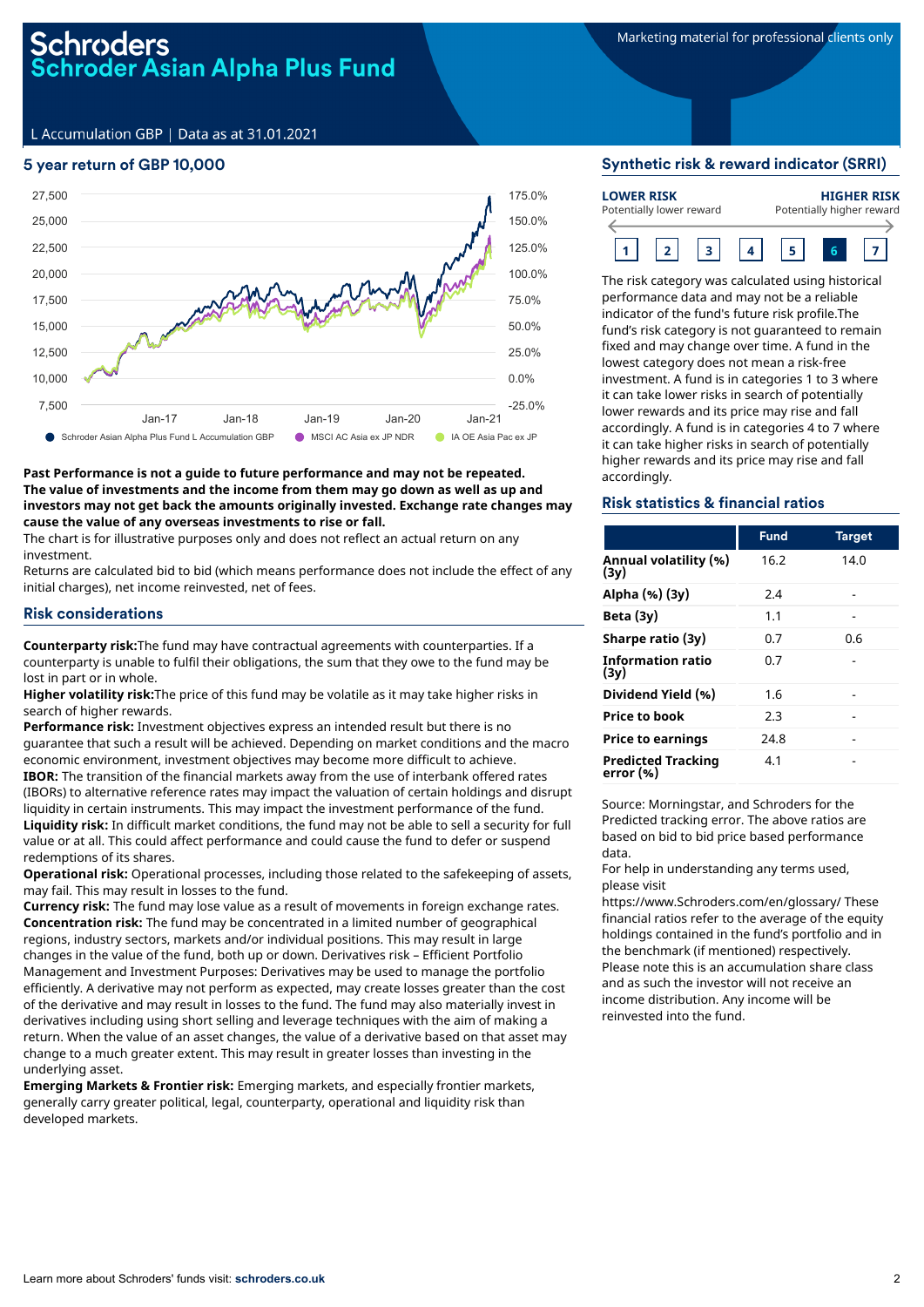# Schroders<br>Schroder Asian Alpha Plus Fund

# L Accumulation GBP | Data as at 31.01.2021

# Asset allocation

Target refers to the Benchmark listed in the Fund facts section and described under the Share class performance section on page 1. Source: Schroders. Top holdings and asset allocation are at fund level.

# Sector (%)



# Geographical Breakdown (%)



# Region (%)



# Top 10 holdings (%)

| <b>Holding name</b>                       | %   |
|-------------------------------------------|-----|
| Samsung Electronics Co Ltd                | 8.6 |
| Taiwan Semiconductor Manufacturing Co Ltd | 8.6 |
| <b>Tencent Holdings Ltd</b>               | 6.6 |
| Alibaba Group Holding Ltd                 | 4.9 |
| AIA Group Ltd                             | 3.0 |
| Galaxy Entertainment Group Ltd            | 2.8 |
| <b>HDFC Bank Ltd</b>                      | 2.8 |
| <b>NAVER Corp</b>                         | 2.2 |
| Hon Hai Precision Industry Co Ltd         | 2.2 |
| Reliance Industries Ltd                   | 2.2 |
|                                           |     |

# Share class available

|                               | <b>L</b> Accumulation GBP | L Income GBP      |
|-------------------------------|---------------------------|-------------------|
| <b>Distribution frequency</b> | Annually                  | Annually          |
| <b>ISIN</b>                   | GB00BDD27 12              | GB00BDD27K27      |
| <b>Bloomberg</b>              | <b>SCAAPLA LN</b>         | <b>SCAAPLI LN</b> |
| <b>SEDOL</b>                  | <b>BDD2711</b>            | BDD27K2           |